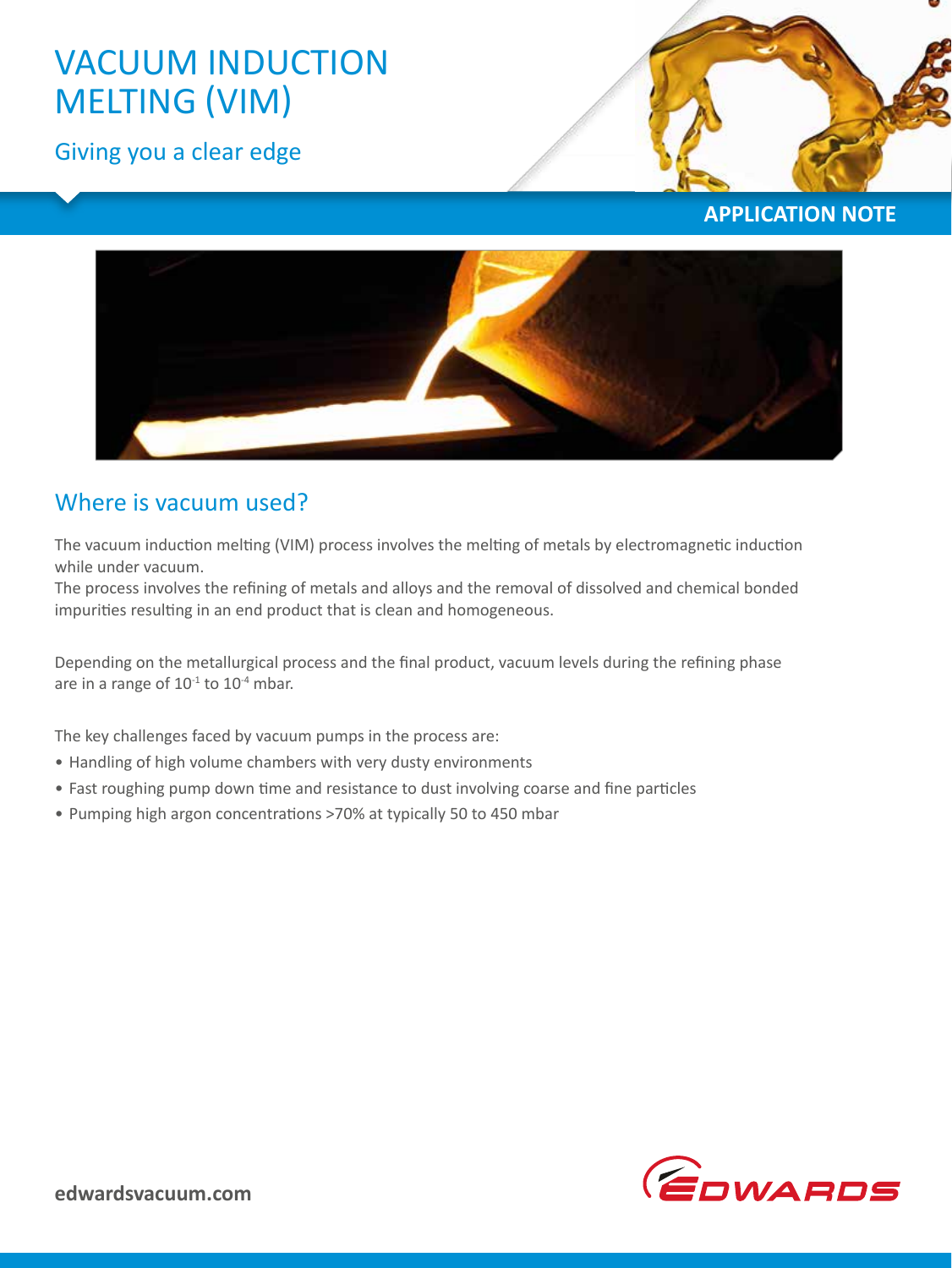## Typical Vacuum Induction Melting System

A good VIM vacuum system separates the roughing and backing lines resulting in:

- The roughing line dust being kept dry
- Containment of oil vapour to the backing line
- Elimination of the use of any holding pump
- A smaller diffusion backing pump

Major advantages include:

• Consistent vacuum performance to suit the individual process requirements

- Low operating costs
- Minimal planned maintenance

## Our Solutions

### **Dry pumping systems - Recommended technology**

GXS dry screw pumps and GMB booster combinations •GXS160, GXS160/1750

•GXS250, GXS250/2600

•GXS450, GXS450/2600, GXS450/4200

•GXS750, GXS750/2600, GXS750/4200

MAXX vacuum systems

GXS pump range is systemised with pXH mechanical boosters available in two models: •pXH4500, displacement 6,766 m<sup>3</sup> /h

•pXH6000, displacement 8,358 m<sup>3</sup> /h

Benefit: Dry pump systems substantially reduce the maintenance and operating costs.

- •Large tolerance to particles created by the melt
- Clean residual vacuum
- Elimination of oil back streaming which is a source of contamination and de-gassing in the furnace
- Large water vapour pumping capacity aids the drying of the new chamber lining
- Elimination of oil mist at the exhaust and external oil leaks

### **Oil Sealed pumping systems - Conventional technology**

Stokes microvac rotary piston pumps with EH and 6" Stokes booster combination

- Vapour booster
- •18B4B
- •30B5M
- •212J •412J
- •612J

Benefit: Generally, oil sealed pumps have higher operating and maintenance costs. Between oil sealed technologies, piston pumps are the most suitable pump for this process as they offer several benefits.

- •Rugged and less sensitive to dust and vapour handling
- •Low rpm operation for longest pump life cycle
- •Efficient performance, proven design and ease of maintenance

### **edwardsvacuum.com**

Typical Layout For Vacuum Induction Melting

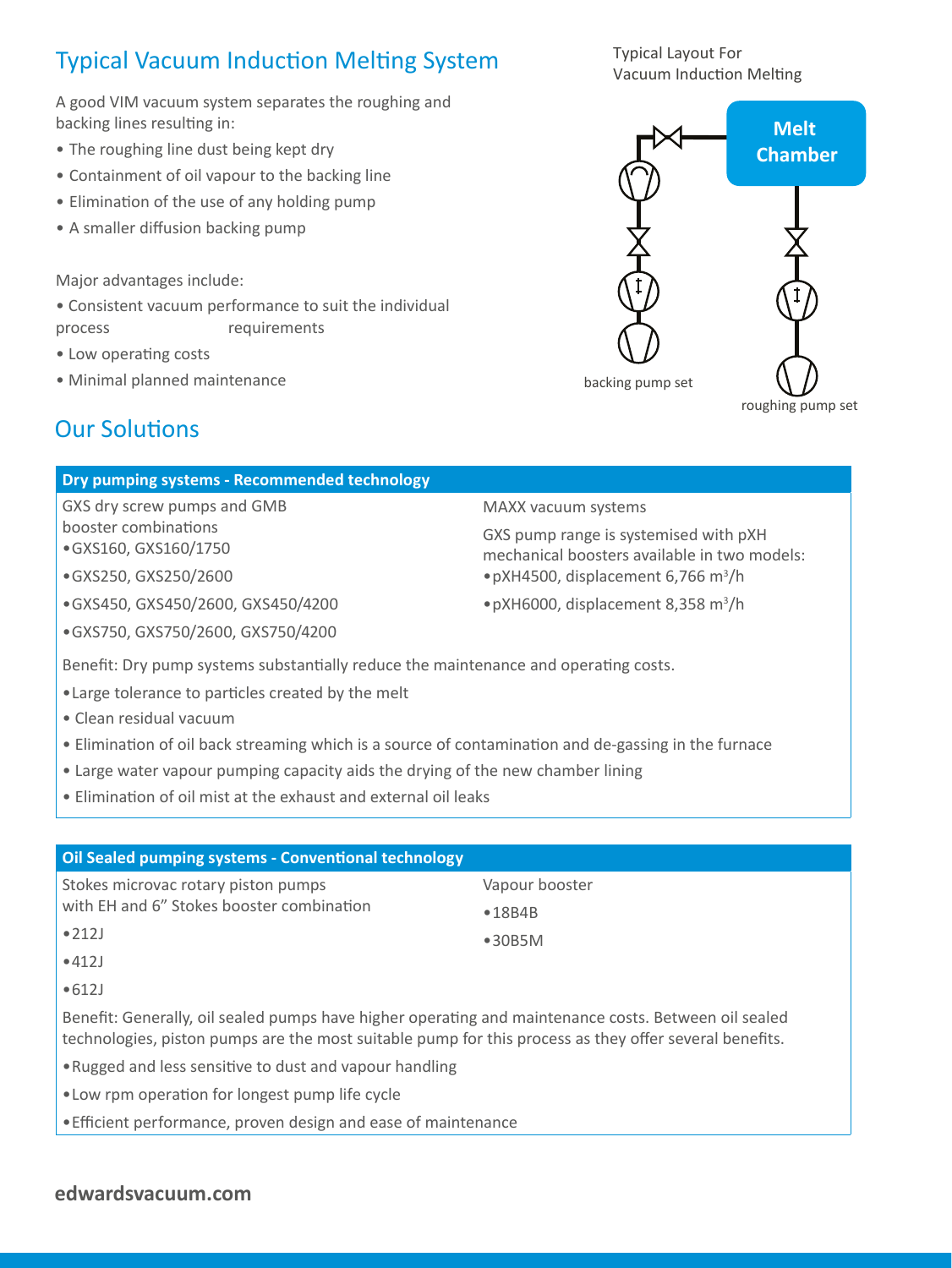## Edwards' Benefits

### GXS dry screw pumps

The GXS range featuring intelligent on-board control has been developed using new variable pitch tapered screw technology for exceptional performance and reliability. Available in pumping speeds from 160 m<sup>3</sup>h<sup>-1</sup> to 750 m<sup>3</sup>h<sup>-1</sup> and when combined with GMB vacuum boosters, speeds of up to 3,450 m<sup>3</sup>h<sup>-1</sup> can be achieved.

| <b>Highly reliable</b><br>Ability to handle harsh processes            |  |
|------------------------------------------------------------------------|--|
|                                                                        |  |
| Low maintenance cost<br>No unplanned down-time                         |  |
|                                                                        |  |
| <b>Increased productivity</b>                                          |  |
| Longer intervals between services                                      |  |
|                                                                        |  |
| Safe operation, consistent output<br>Automated control of your process |  |



### MAXX vacuum systems

For high capacity applications in Vacuum Induction Melting, the GXS pump range is complemented with a new generation of pXH mechanical boosters for an integrated flexible modular skid design. pXH booster pumps have high efficiency motors and inverter drives that integrate directly into the GXS pump control system.

**Variety of pump combinations ensure optimised configurations** Delivering the performance required by your processes

**Easy to upgrade**  Whenever you need more capacity